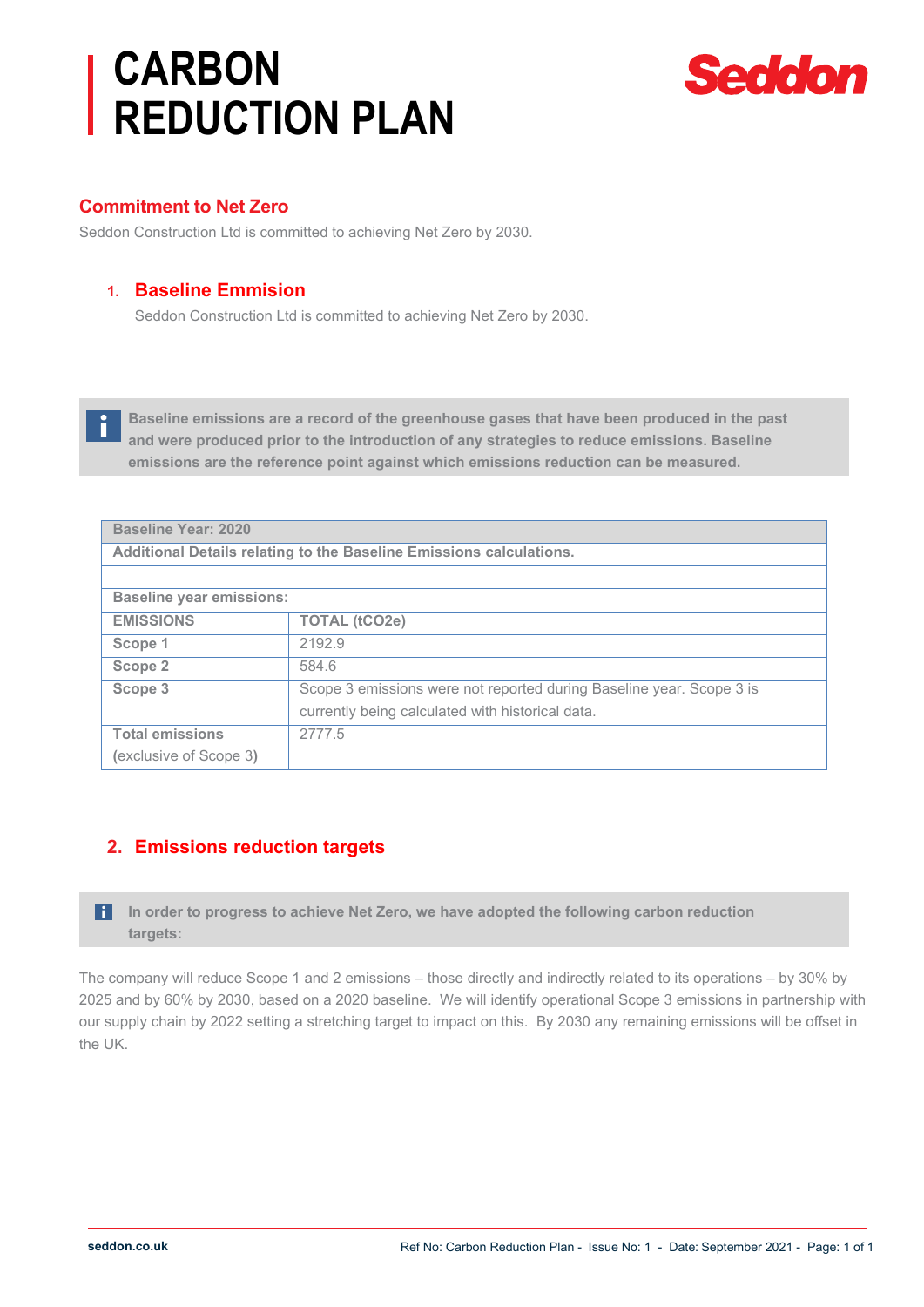# **3. Carbon Reduction Projects**

- **f** Seddon's possess the following environmental management certifications and have undertaken **several carbon reduction/sustainability projects.** 
	- Solar PV installed on Bolton office
	- Accredited to the ISO14001 certification
	- Site cabins have had PIR detectors installed to reduce lighting use.
	- Introduced both electric and plug in hybrids to our fleet. - We have had EV charging points installed at the office for over 3 years.
	- Offer our clients sustainable waste recycling solutions through our own waste management company, Circle, where 100% of all waste is diverted from landfill.
	- At a project level where we have influence at the early design stages, we will consider the status of the current proposals and suggest a number of methods of reducing carbon in use and to mitigate against the effect of climate change such as:
		- Use of offsite fabrication, partnering with a modular contractor
		- Use of timber frame on all our housing projects to reduce embodied carbon all our standard house types use this
		- Use of teams meetings to reduce need to meet on site.
		- Make provision for future car charging points
		- Review design to avoid high thermal gain
		- Use high mass construction (such as concrete/ blockwork) and phase change materials to reduce the need for cooling.
		- Improved air tightness and consideration of Passivhaus design
		- Ensure roof capable for later Photovoltaics addition
		- Design draining systems to cater for increased rainfall and storm frequency/ severity as well as sustainable drainage features

## **4. Future Carbon Reduction Projects**

**Seddon have been working alongside Climate Change Professionals Ltd to assess the feasibility of implementing several carbon reduction initiatives. When implemented, the following measures will reduce our carbon emissions, allowing us to progress towards our 2030 100% Net Zero target.**

In the future we plan to implement the following measures:

- Completely removing gas from all Group owned office premises during the scheduled refurbishment in 2022
- Adaptions made to the company car policy to incentivise staff to prioritise low emission alternatives, such as Electric Vehicles.
- Switch to a 100% green energy provider when current contracts are terminated - Develop an 100% green approved energy supplier list
- Prioritise low energy alternatives when selecting site cabins
- Engage with supply chain to communicate Net Zero targets and share best practice.
- Develop a plan to tackle Scope 3 emissions
	- Select several categories to focus on, on an annual basis
- Explore opportunities to lower carbon emissions in the design stage of projects through assessing embodied, associated and end of life carbon impacts.